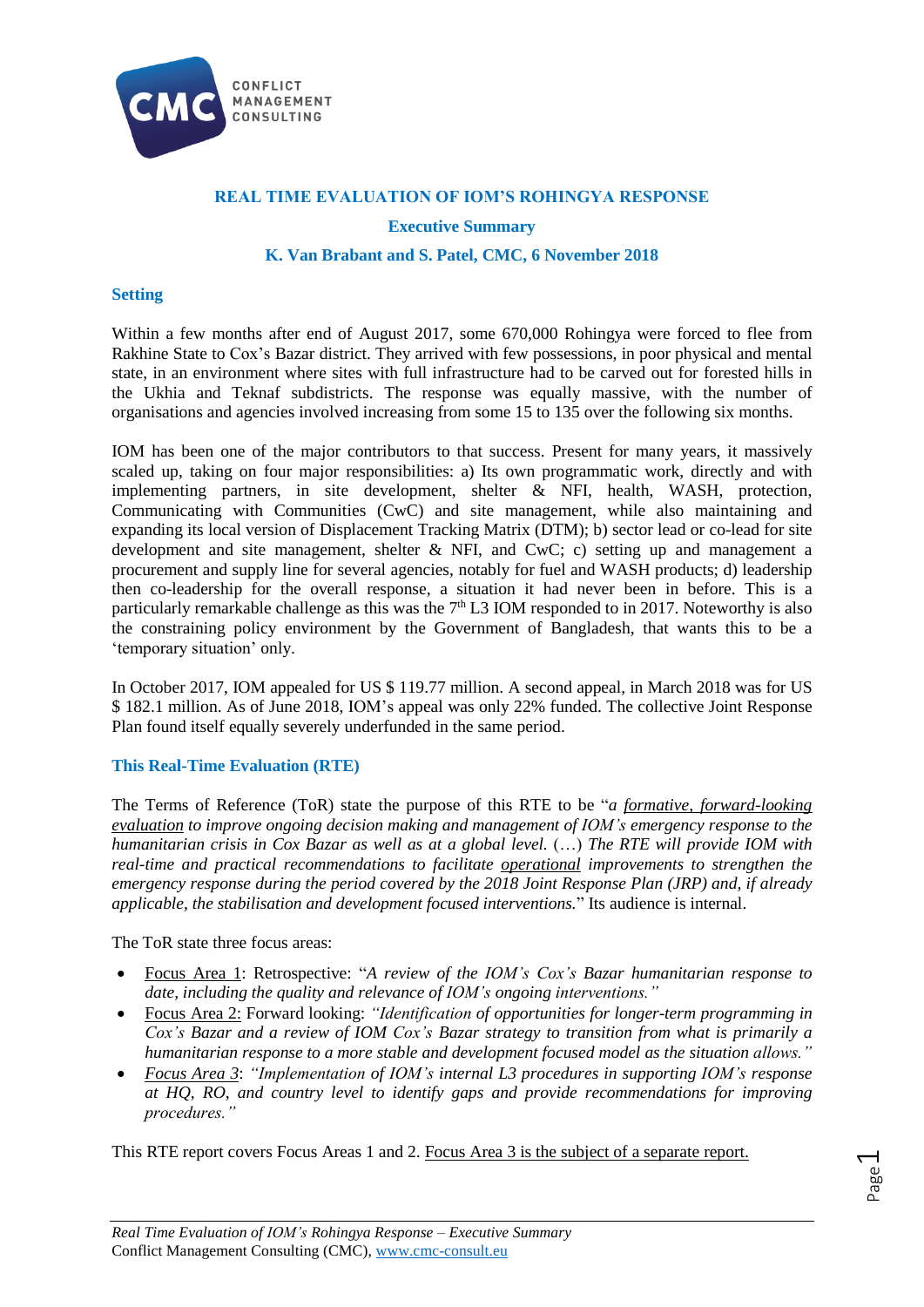

The multiple sectoral activities and responsibilities of IOM in this setting, the complexity resulting from a large number of actors, the controversy over the leadership of the overall response, and the time frame under consideration that had to be taken back to 2013 and forward to end 2021, made this a very challenging exercise. This RTE concentrates on Needs and Population Assessment, Protection, CwC/Accountability to Affected Populations (AAP), and coordination, and possible medium-term scenarios and attention points. References to site management are included inasmuch as they relate to the above topics. This RTE does not review IOM's huge contributions in site development and the delivery of basic services, such as shelter, NFIs, health and WASH. As per the intent of the ToR, the RTE gives more attention to the broader strategic level, and less to IOM's own response programming.

Field work in Dhaka and Cox's Bazar took place between 30 June and 12 July 2018 and was carried out by a two-person team, made up of Mr K. Van Brabant and Ms S. Patel. Even with a narrowed focus, this proved a very short time to cover much ground. By and large the report refers to the situation in July 2018 but, in successive drafts, more recent documentation has also been incorporated, and some developments.

The report draws on a variety of sources: interviews and group conversations with many colleagues from IOM and other agencies, as well as Rohingya and some individuals associated with the host community. The RTE team had a chance to conduct observations in Camp 1, Camp 18 and Camp 20 extension. That qualitative information is only partially complemented by the low number of responses to two out of the three surveys. On the other hand, the report draws on a broad range of IOM and non-IOM documents, including several that summarise relevant surveys.

# **Key Conclusions and Recommendations**

# *a. Overall appreciation*

The scale and speed of the refugee influx was overwhelming. The physical and mental condition they were in was poor. The sites where they eventually were located were forested hills without any existing infrastructure. That major morbidity and mortality were avoided is a huge, collective success. IOM has been one of the pillars and major contributors to this success, thanks to its presence on the ground, its good relations with the Government of Bangladesh (GoB), its establishment of an interagency coordination structure in the spring of 2017 and its ability to scale up rapidly. IOM is also very well placed to be a major actor in the transition to stabilisation, recovery and developmentoriented programming.

The actions reviewed here (NPM, protection, CwC/AAP and coordination) are all highly relevant. NPM overall has provided great value in a data-scarce environment, with broad coverage, regular updates and maps that contribute to coordination effectiveness. IOM has a significant protection component in this response and may be leading in Gender-Based Violence. But the collective protection services are not, currently, able to meet the needs, in terms of coverage and effectiveness. This is partially a result of the surprising failure of service sectors to integrate some basic protection measures from the outset. CwC/AAP faces serious resource and contextual challenges, that have impacted on its effectiveness. Overall, there is a *major participation deficit*, that keeps the refugees disempowered beyond the restrictions imposed by the GoB.

While data are routinely gathered with sex and age disaggregation and with attention to vulnerability, this does not automatically lead to programming that addresses gender roles, admittedly not easy with a Rohingya population that for decades has been under stress. Overall, the affected populations, be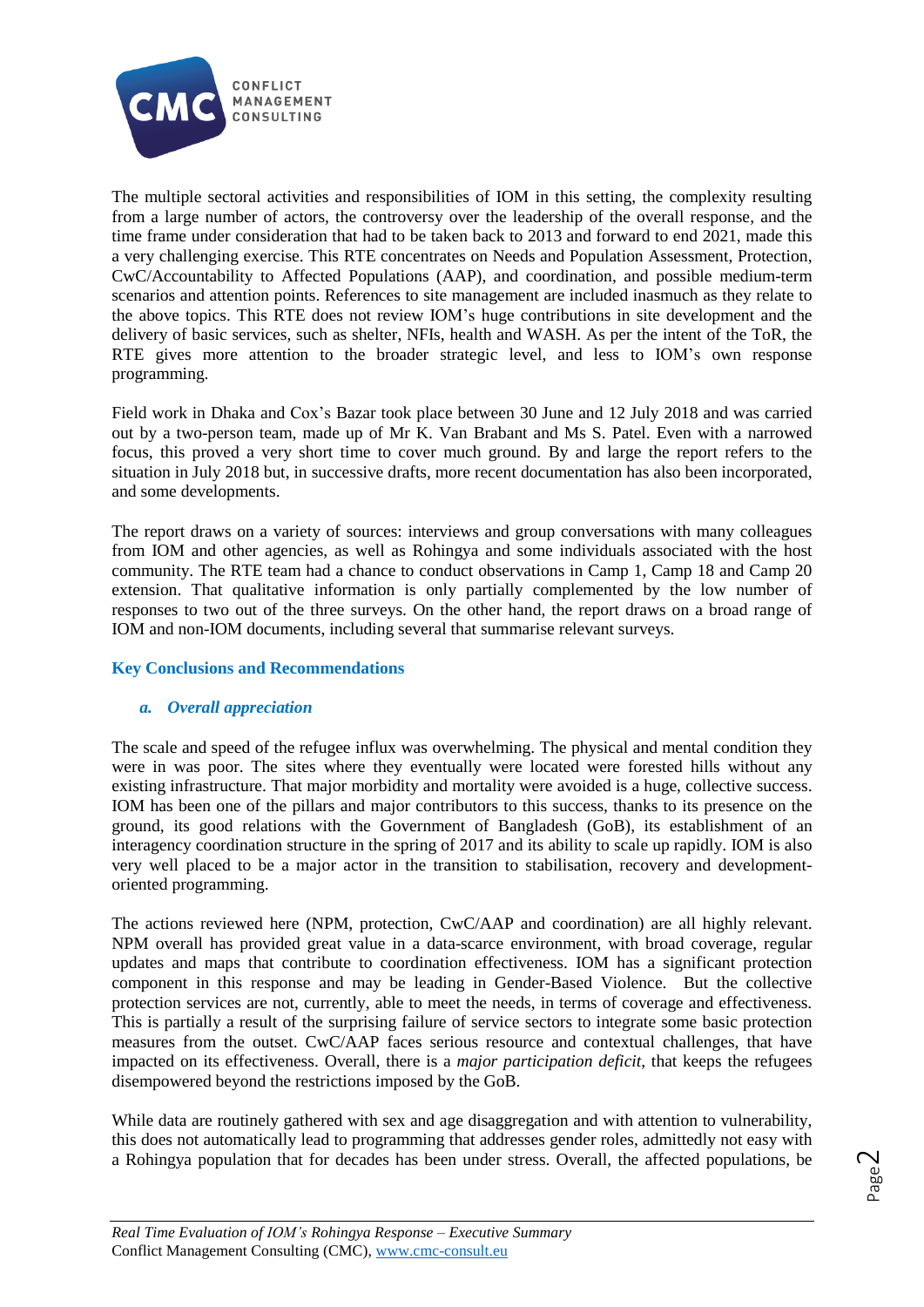

they refugees or host communities, are also assumed to be fairly homogeneous social groups, an assumption that must be tested in further programming with and for both. The strategic challenges for the overall Rohingya response are:

- Evolve from a life-saving and supply-oriented response to a people-centred one with substantive participation of the affected populations;
- Improve the interagency coordination to produce more cost-effective and integrated outcomes;
- Protect the refugees from forced repatriation;
- Evolve from emergency relief to transition, recovery and developmental programming that stimulates economic development in Cox's Bazar district, to the benefit of those residing there.
	- *b. Needs and Population Monitoring (NPM)*

*A critical contribution to the collective response*: The NPM regular site assessments have been the single most important source of comprehensive, and updated, information for the collective response. It can be complemented by other surveys and research data but none have the same coverage and are regularly updated. If NPM had not been there when a mega-response took shape, IOM or another agency would have had to set it up. That would have taken significant time and come at higher cost, compared to the actual expansion and adaptation of the already existing NPM to new circumstances. The maps are another crucial contribution to the collective response, also enabling more geographical coordination.

*Separation between data gathering and data interpretation:* While the division of roles between data gatherer (NPM) and data analyst and interpreter (sectors) is understandable, it also creates a potentially problematic disconnect. Data gathered (NPM products) are more widely available and easily accessible, than the analysis and interpretation, which can give rise to misinterpretation and misuse of data, by the very many who do not participate in the sector- or working group discussions. NPM sees itself as a service provider. As such, they can disagree with certain requests / questions that their 'clients' would like them to pursue in their research, but they do not feel authorised to challenge/correct their 'clients' on problems with the data they get from other sources, or on interpretational errors of NPM data. Here the division of labour between a qualified research entity and those who analyse and interpret creates room for error. The introduction now of more mixed methods may reduce this risk.

*Beyond majhis:* NPM acknowledges the limitations and possible biases of heavy reliance on male majhees. Women and children should have been deliberately included several months ago, as systematic source of information, particularly as IOM's own 'women's participation survey' of Jan. 2018 found evidence that women's needs were not being heard or answered. Several agencies had set up children, women and girl-friendly spaces in several sites months ago, and some Rohingya women have also been recruited by aid agencies. Concerns about how informed and 'representative' certain Rohingya women would be as KI, could have been tested without too much effort. Greater diversity of KI is now being introduced as of Round 12.

*No comprehensive treatment of 'access':* Different sectors propose access related questions for each NPM round but are not systematic or comprehensive in the factors they inquire about. This leads to variable treatment of the multiple factors that determine 'access'. That creates a risk of misinterpretation, notably an impression that people have more access than they do, e.g. when access is just considered as no more than 30 minutes' walk to a service point.

*Information management problems in the collective response:* The collective information management is said by IOM colleagues to have been negatively affected by the high turnover of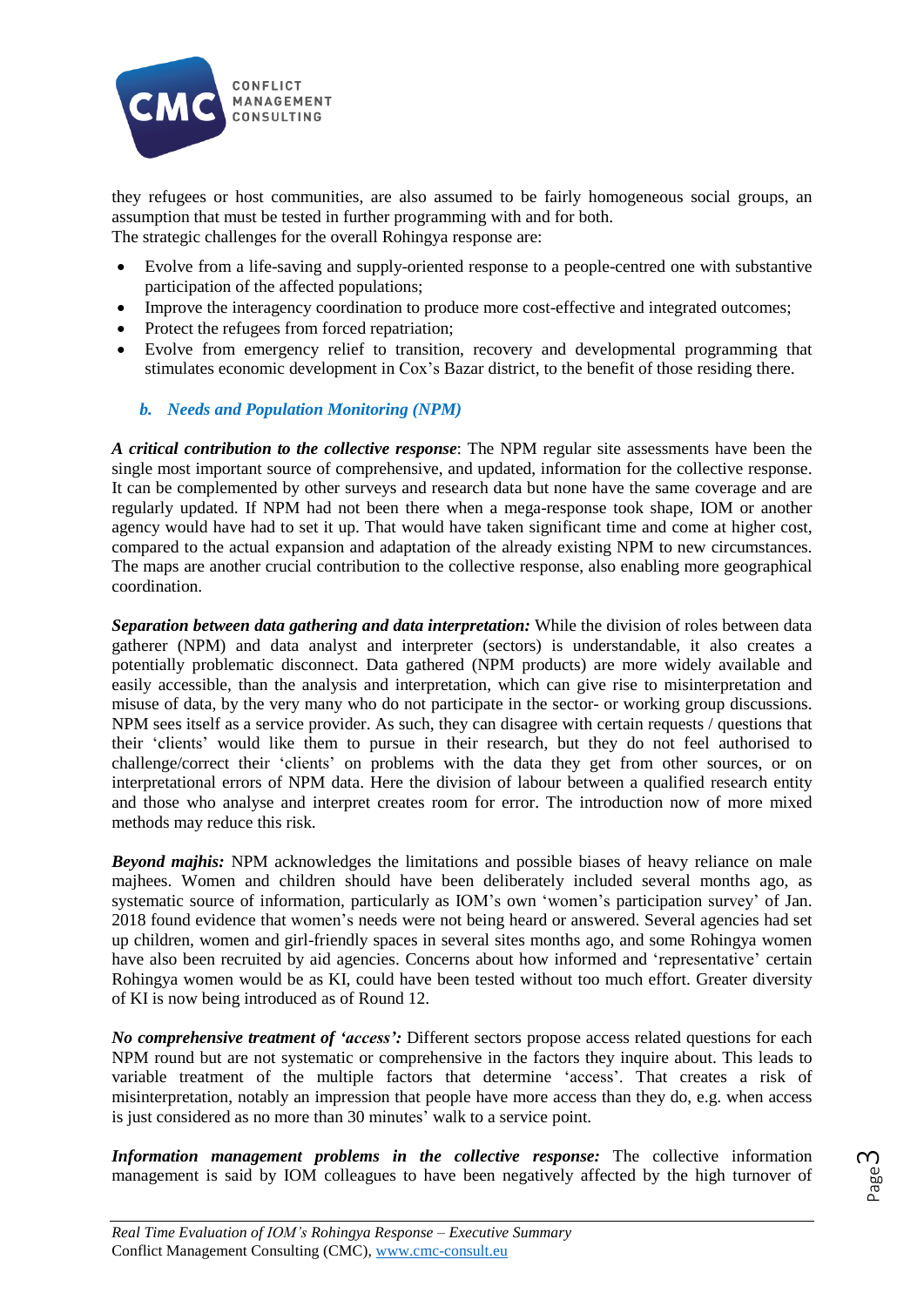

Information Officers in different key agencies, and the apparent institutional reluctance of some, notably UNHCR, to share data.

### **Recommendations regarding Needs and Population Monitoring**

**R1: NPM:** Urgently achieve the evolution to a mixed method and a more inclusive approach to key informants, ensuring that women and children are heard directly and consistently.

**R2: NPM**: Be systematic in conveying the methodological base and caveats of the report, and upfront explicit about who the KI are.

**R3: NPM:** Be proactive on the 'access' issue, rather than let sectors pick and choose some factors that determine access or not.

**R4: CO, SEG:** If obstacles to interagency data sharing persist, take the issue to the highest level (SEG. Agency HQ, donors), as a matter affecting the coordination abilities of the overall response.

## *c. Protection*

*Protection needs remain unmet:* The refugees have many legal but also physical protection needs that remain unmet in the collective response. This is partially the result of lack of agencies with protection expertise, insufficient experienced staff among the agencies present, and insufficient funding. Partially however this also results from an unjustifiable lack of integration of protection from the outset and in basic services sectors, in contradiction with established good practice and guidance.

*Law and order*: To maintain the civilian character of the response, the aid community has encouraged a greater role for the Bangladesh police rather than the army. Attention remains required to the evolving sense of security of the refugees, who at times have expressed a higher degree of confidence in the army than the police.

*Prevention*: Relevant and competent efforts continue to be made to provide case management support to survivors of Gender Based Violence (GBV). IOM's GBV work is setting the standard and has also provided training to others. But as a significant proportion of GBV happens in the camps and therefore seems to occur among refugees, prevention requires more active mobilisation of community leadership and community-based protection practices.

*Information sharing*: The sharing of protection data between agencies runs into similar problems as with population data. This needs to get resolved.

*More organisational support*: Not in the least because of the alarming levels of GBV and trafficking, the protection work can benefit from more attention and support from Dhaka and HQ for this response. The RTE found that IOM has at times been slow in deploying enough experienced people to fill key protection positions. Support is also needed in terms of wider advocacy and the pursuit of better funding. IOM protection colleagues in Cox's Bazar regularly organise donor visits with a focus on protection and counter-trafficking and provide briefings. IOM is not seen, by other actors, as an agency with significant protection expertise. This response creates an opportunity to influence that perception. On the other hand, IOM institutionally is not set up for lobby/advocacy work, which has a different purpose and conveys issues differently than the Communications Department does.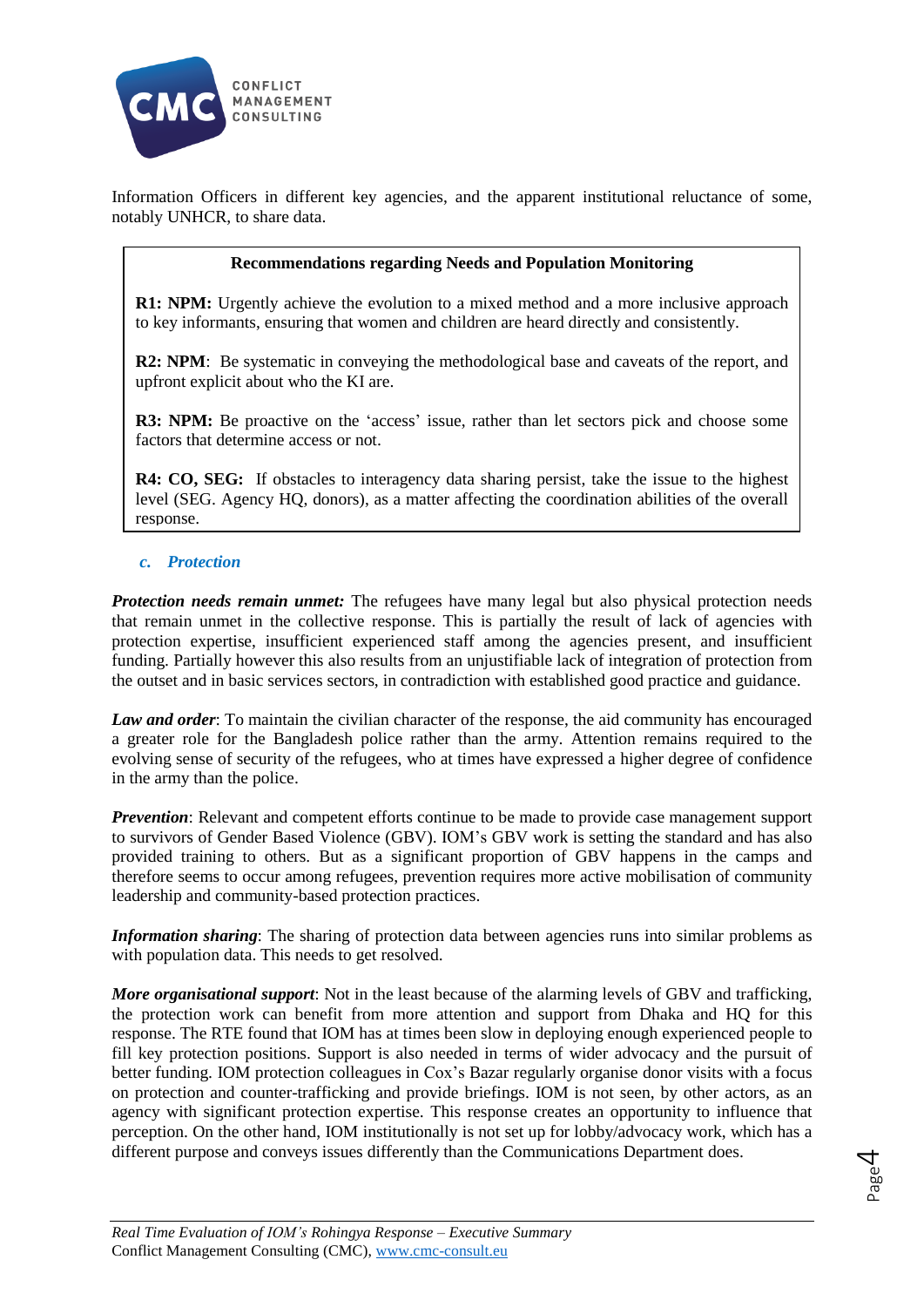

# **Recommendations related to Protection**

**R1: HQ, CO:** Highlight more, to donors and the GoB, the continuation of unmet protection needs, advocating for more funding and acceptance of more protection specialists.

**R2: HQ:** Deploy additional staff with solid protection, PSEA and CT experience to support the awareness raising and training of IOM staff, partners where needed and other agencies.

**R3: Cox's Bazar emergency response:** Ensure that protection (and AAP) are more strongly integrated in site management and technical sectors from the outset, formally via terms of references for sectors and working groups and their coordinators, and in practice via briefings to new recruits and ongoing monitoring of staff behaviours and operational outcomes.

**R4: HQ:** Integrate protection into the L3 procedures and expand the institutional capacity to rapidly deploy very experienced protection staff to multiple complex crises simultaneously, over time establishing IOM as an active player in protection.

# *d. Communicating with Communities/Accountability to Affected Population*

*Challenging conditions and appropriate initial priority:* IOM has given appropriate attention to engaging the affected populations, e.g. via outreach workers, a participation survey, FGDs. The CwC WG, which it coordinates, is a valuable component of the overall response. Collaborating agencies like Translators without Borders, BBC Media Action and Internews, and more recently Fondation Hirondelle, are adding value through their efforts to reduce the translation challenges and initiate participatory community radio. IOM appropriately co-funds some of these, though delays in administrative and financial processing have at times reduced their efficiency. An initial emphasis on messaging to the affected populations, and its continuation for the monsoon and cyclone season, were appropriate. Throughout the first year of the crisis response, repeated efforts have been made to consult with refugees, assess their evolving information needs, and their use of Feedback and Complaints Mechanisms (FCMs). The operational challenges are significant however, and include language barriers, funding shortages, staff attitudes and Rohingya preferences for personal communication, particularly on more sensitive issues.

*Confusion about the relationship of CwC, AAP and substantive participation:* There can be excellent communication without accountability, and accountability without substantive participation in important decisions. There is conceptual but also institutional confusion over this -as noticeable e.g. in job descriptions- which needs to be clarified. There are also different understandings of whether IOM's practices for participation and accountability are limited to aid-programming issues over which IOM has direct control only, also take on those that concern the aid-programming of other agencies, and extend to issues of concern to a population that are not aid-related? As supporter of the CHS and the Grand Bargain, as a UN agency defending various human rights Charters and Conventions and, in this context, also as co-leader for the overall response, IOM's ambition and objective must be substantive participation and accountability, with a readiness to hear and respond to all issues raised. "CwC", with its connotations of 'communication', does not adequately express that ambition and obligation.

*AAP not yet sufficiently mainstreamed:* Notwithstanding many good initiatives, including within IOM programming, AAP, like protection, so far has not been fully mainstreamed into the different service delivery sectors of the overall response. There is a significant participation deficit in the overall response, even if some agencies do well in their circumscribed projects. This is the case in relationship to service provision but even more striking with regard to broader concerns of notably the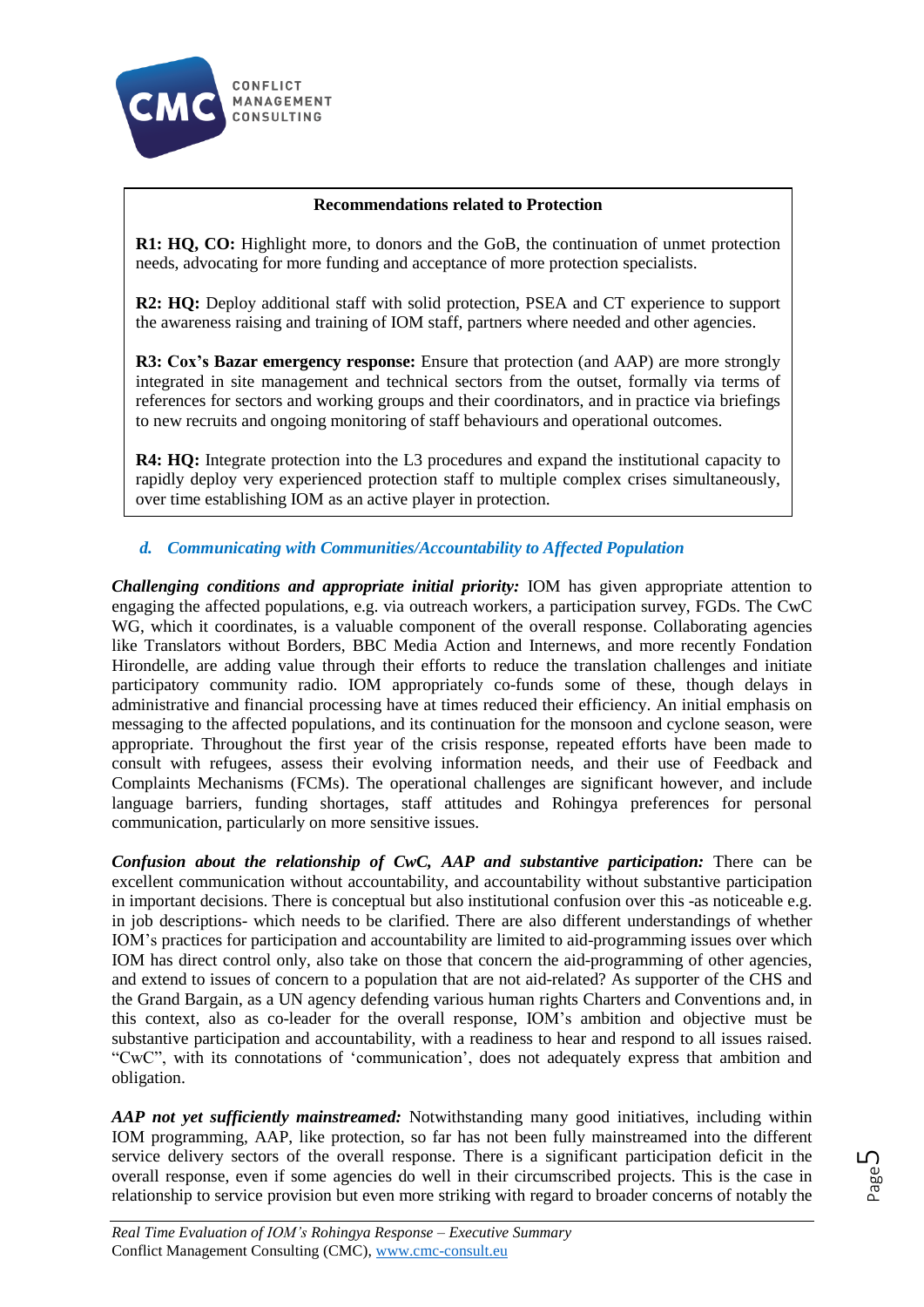

refugees. The absence of genuine participation of refugees in the current discussions about the reform of their governance is unacceptable. Contributing factors to this can be the multitude of sectors and working groups in the coordination set-up, the possible belief that this is not life-saving and hence not a priority, and the lack of self-awareness about the power than humanitarian actors wield. CwC, as a working group, also has no formal leverage over sectors.

*Delayed shift from a needs-based to a rights-based and people-centred approach:* Overall, the collective response still has to make the shift from a needs-based to a rights-based and peoplecentered approach. CwC, or rather 'AAP' understood as aiming for participation beyond FCMs, has a central role to play in this, within IOM and within the response as a whole. This is more than a technical-programmatic issue. It also requires a change in mindsets: The prolonged portrayal of a population as needy, vulnerable and even traumatised, and hence with reduced 'agency', de facto diminishing their ability to influence decisions over choices and actions supposed to be for their benefit. Many reports signal that the Rohingya now demand a greater say in what is being decided for them.

## **Recommendations on AAP-CwC**

**R1: IOM HQ/CO/RO:** Clarify institutionally the practical understandings of CwC, AAP and participation, with the goal being substantive participation and accountability. The right of refugees (and affected populations) to have a say in matters that directly affect them, beyond basic services, is to be explicitly acknowledged. So too the responsibility to pass on issues that may not be within IOM's remit, to those concerned.

**R2: Rohingya response**: Accelerate, within IOM programming, through the -renamed- AAP WG and the SEG, the AAP and participation objectives in the Rohingya response: e.g. through the fielding of additional experienced AAP staff with community mobilisation experience that can engage with the different affected populations; systematic inclusion of Rohingya from the outset in decision-processes that will affect them; more open listening without preset agenda; more extensive collaboration with Rohingya-based organisations such as the Centre for Social Integrity and interaction with other emerging Rohingya community organisations; collective advocacy to donors to better fund approaches to turn a needs-based into a more people-centred response, through IOM's sectoral coordination roles and role as co-leadership position in the SEG.

**R3: CwC WG:** Change the heading to '*AAP-participation WG'* and bring in (as per the WG ToR,) a local co-chair for the WG, to strengthen the engagement with the host community.

# *e. Coordination*

*A tolerant perspective:* Those with a tolerant view of coordination challenges will see the ups and downs of the coordination story in the past year with leniency: "*Any coordination system in the world takes time to develop and mature; key actors and stakeholders need to mature with it."*<sup>1</sup> An appreciate perspective will also underscore that the coordination today is better than it was three months ago, when it was already better than six months ago.

*A critical perspective:* Others on the other hand, especially NGOs but also donors, remain critical of what was widely perceived as excessive competition, especially among UN agencies. As one INGO

1

<sup>&</sup>lt;sup>1</sup> Interview with senior UN official.

*Real Time Evaluation of IOM's Rohingya Response – Executive Summary* Conflict Management Consulting (CMC), [www.cmc-consult.eu](http://www.cmc-consult.eu/)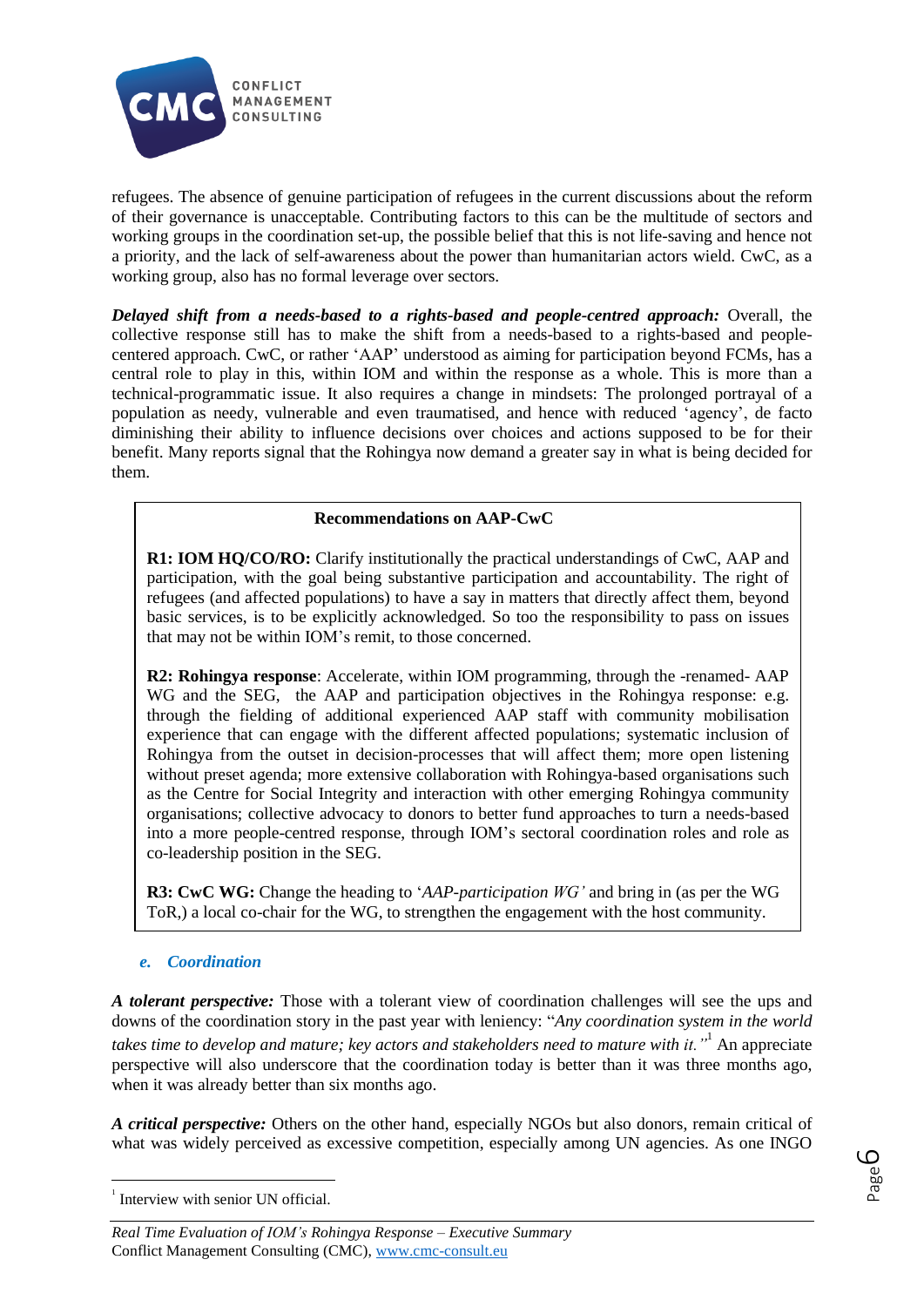

aid worker, with extensive comparative experience put it: "*the Rohingya crisis response has been one of the most competitive environments I have ever seen*".<sup>2</sup> There is particular sensitivity about the perceived absence of accountability because of the leadership controversy. As one UN official put it to a donor representative: "*where there is no clear leadership, there cannot be accountability!".* 3 The argument can be made that the ultimate responsibility, and accountability is a collective one, of the Resident Coordinator and the two Co-chairs of UNHCR and IOM. Collective responsibility is acceptable, when it is indeed acknowledged and acted upon.

*Form over function:* The point must be made that the conversations around coordination seem to turn far more around 'models', 'lead agency', and 'reputational risk' than about its practical purposes: this should be to meet people's needs, protect their fundamental rights, strengthen their capacities and resilience, as fast, comprehensively, equitable and cost-effectively as possible. Structures of 'coordination' do not automatically generate 'collaborative' attitudes. More focus is needed on behaviours around problem-solving, than formalistic models. An ICVA NGO support mission in July 2018 called for an inclusive process to design a coordination structure that will "ensure a principled, accountable and effective response now and in the future. $"$ <sup>4</sup>

*Coordination competencies:* Leading the coordination of a sector, working group or totality of activities in a particular site, with a diversity of agencies and personalities, over which one has no formal authority, requires solid technical or thematic expertise, but also many soft skills. The quality of sector- and working group coordinators in the overall response has been variable, including among those deployed by IOM.

# **Recommendations regarding Coordination**

**R1: CO, SEG:** *The coordination review:* Continue to influence the main coordination review exercise to ensure that it is inclusive, and results in more (time and cost) efficient, effective and accountable inter-agency coordination, that links shorter-term relief with medium-term transition and recovery perspectives, and actively draws on input from the different affected populations. Effectiveness at outcome level is more important than models and agency leadership.

**R2: HQ:** *Coordinator competencies***:** Ensure that IOM-deployed sector and working group coordinators have the experience and personal and professional competencies to foster collaborative practices among diverse actors with different views.

# *f. The medium-term*

1

*Medium-term planning is urgently needed but politically sensitive:* The probability that most Rohingya refugees will return to Myanmar in the foreseeable future is extremely low. Medium-term planning is urgently needed, not in the least to determine where further infrastructural investments have to be made before the 2019 monsoon season, but officially not accepted by the GoB.

*Key scenario determinants*: Key determinant factors identified, that- in various combinations- will shape the medium-term scenario are: decongestion or not, particularly of the mega-camp; levels of aid funding sustained or declining; significant economic investment in Cox's Bazar district or not. The

 $2^{2}$  INGO senior staff member interviewed in February 2018.

<sup>3</sup> Interview with donor representative in February 2018, but the point was reiterated by a senior UN official to the RTE team during an interview in the summer of 2018.

<sup>4</sup> ICVA NGO Support Mission July 2018: Key recommendations: 2.